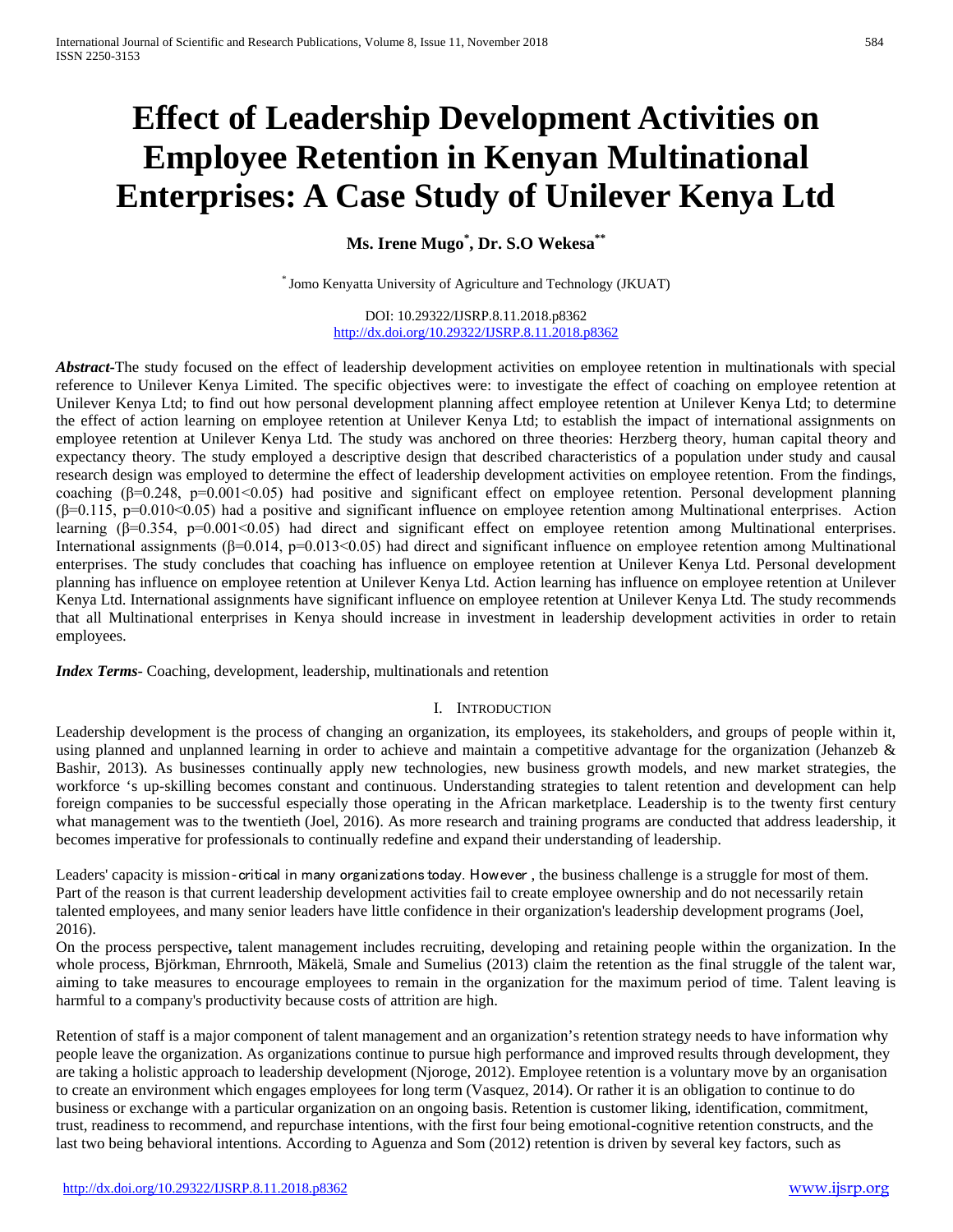organizational culture, strategy, pay and benefits philosophy and career development systems. Leadership development activities are a crucial tool in building and retaining new knowledge, skills, and abilities of talented employees. Leadership development activities are defined as demanding assignments that expand the capacity of employees to perform leadership roles in the future (Björkman & Mäkelä, 2013). These activities are typically novel and challenging, associated with problems to overcome, difficult decisions to be made and conflicts to be solved (Van Velsor, McCauley & Ruderman, 2010). Leadership development activities involve a variety of developmental undertakings such as international assignments, cross-national mentors, global rotational programs, and involvement in global teams (Beechler & Javidan, 2007).

The importance of leadership development activities has been widely acknowledged by both scholars and practitioners (Altman & Shortland, 2008). Studies have investigated perceptions of employees regarding developmental activities (Kuvaas, 2008). Yet, there is a clear distinction between intended (that is. the activities formulated by HR managers and senior management) and implemented (that is. as experienced by the employees) developmental activities. Experienced business leaders who are capable of running global organizations are in demand around the globe. There is a need to strike the right balance between an emphasis on performance (involving expectations of consistently high quality execution) and development (involving exposure to challenging new learning experiences). One example of an integrated approach for leadership development has been proposed by the Centre for Creative Leadership (CCL). [The 70-20-10 rule for leadership development](http://www.ccl.org/Leadership/pdf/research/GroomingTopLeaders.pdf) focuses on how executives learn, grow and change over the course of their careers. CCL found that effective development happened when 70% of the development strategy was devoted to challenging assignments, 20% to developmental relationships and 10% to coursework and training. While this model will not apply to all businesses, it is helpful to think about tailoring leadership strategies to the business context. The implementation of a coherent leadership strategy is crucial to the development of a robust leadership pipeline. Employees, directors, and shareholders must hold management teams accountable for developing future leaders internally if the company is going to excel in this capacity (Bush, 2012).

This study is basically about how the various leadership development activities influence employee retention in multinationals. Unilever Kenya is a multinational with operations in many countries in the world. The data presented was collected by issuing of questionnaires to 139 respondents. The objective of the study is to provide basis for validation of the leadership activities in multinational enterprises in Kenya.

## II. STATEMENT OF THE PROBLEM

One key issue that many organizations wrestle with is whether high-potential employees regard leadership development practices as a benefit to their career and promotion opportunities. Another issue of concern for many organizations is whether high-potential employees respond to leadership development practices with positive attitudes and essential loyalty to the organization. Organizations spend millions of shillings investing in their top performers with the aim of motivating them to have a lasting employment relationship with them. As such, there is need to establish whether employees undergoing various leadership activities like coaching, international assignment, personal development planning and action learning stay longer in the organization or employees view leadership activities like any other HR processes (Björkman *et al*., 2013; Chami-Malaeb & Garavan, 2013). This study investigated how leadership development activities affect employee retention in Multinationals in Kenya and limited itself to coaching, personal development planning, action learning and international assignments.

## III. OBJECTIVES OF THE STUDY

The general objective of the study was to establish the influence of leadership development activities on employee retention in multinationals in Kenya a case of Unilever Kenya Limited.

The specific objectives include;

- (i) To establish the influence of coaching on employee retention at Unilever Kenya Ltd.
- (ii) To assess the influence of personal development on employee retention at Unilever Kenya Ltd.
- (iii) To determine the influence of action learning on employee retention at Unilever Kenya Ltd.
- (iv) To establish the influence of international assignments on employee retention at Unilever Kenya Ltd.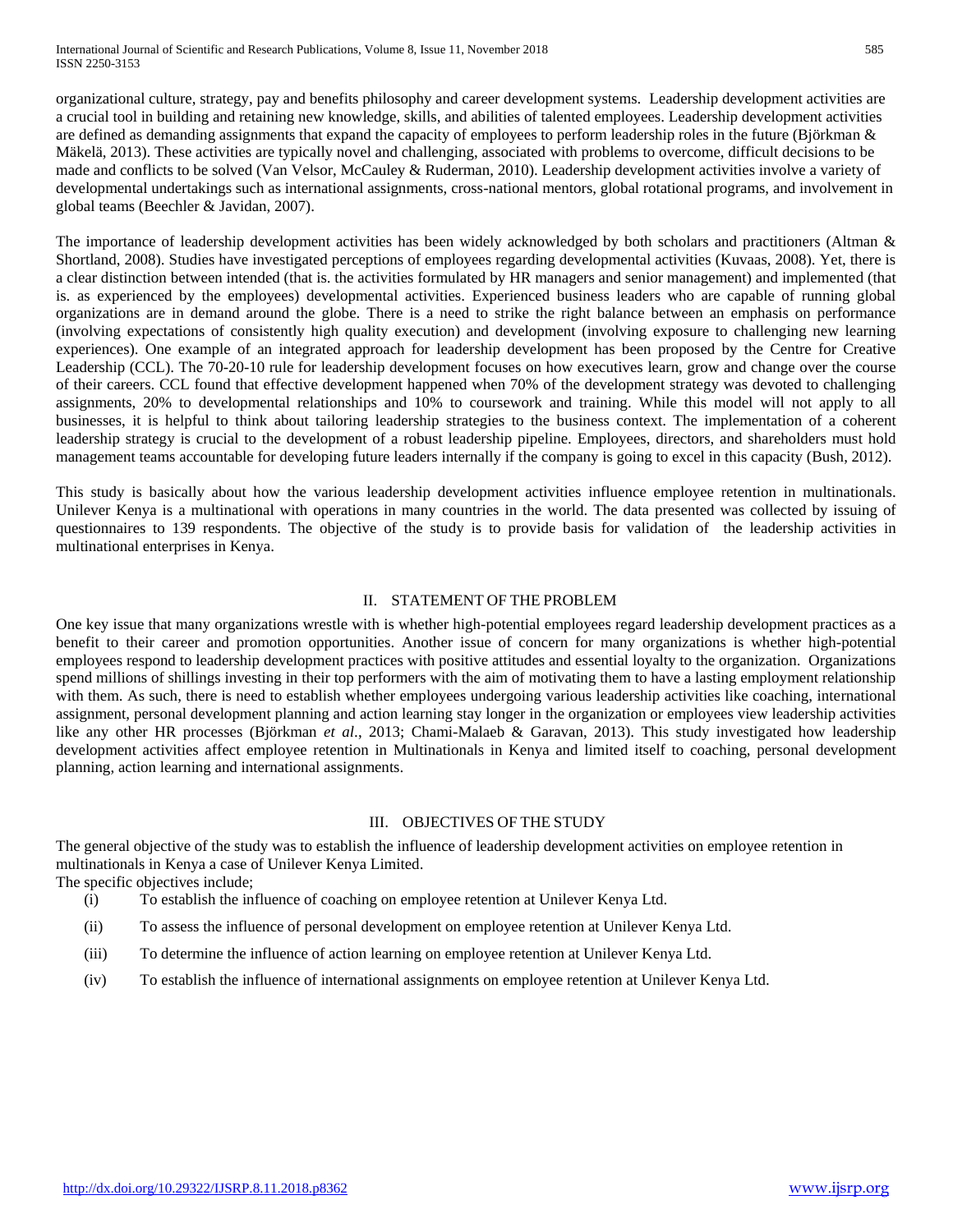## IV. RESEARCH QUESTIONS

The study was guided by the following research questions;

- (i) How does coaching influence employee retention at Unilever Kenya Ltd?
- (ii) What is the influence of personal development planning on employee retention at Unilever Kenya Ltd?
- (iii) To what extent does action learning influence employee retention at Unilever Kenya Ltd?
- (iv) How do international assignments influence employee retention at Unilever Kenya Ltd?

#### V. METHODOLOGY

The study employed both descriptive and causal research designs. Descriptive designs are used in preliminary studies to allow researchers to gather information, summarize, present and interpret for the purpose of clarification (Orodho, 2004). The target population comprised of all the employees in Unilever Kenya which totaled to 560. The employees in Unilever were further divided into management staff and non-management staff. The interest in this population was driven by the fact that Unilever was seen as a great organization in which employees were developed and given some of the best opportunities and as such most companies in Kenya were known to poach talent from the organization. The study adopted two sampling techniques, stratified sampling technique and simple random sampling. In stratified sampling technique, the population was grouped into strata which was in terms of senior, middle level and junior staff at the Unilever Kenya Limited. Grouping respondents into strata ensured that respondents of homogenous attributes are researched by the study (Yin, 2013).

The study used primary data for analysis. Primary data was obtained by the use of a structured questionnaire. Descriptive statistics were used to analyze the quantitative data where frequency counts, means and percentages were computed. Multiple Regression was computed to test for significance of relationships among the independent variables (Coaching; Personal development planning; Action Learning and International Assignments) and the dependent variable (Employee Retention). The study findings were presented in tables and figures.

#### VI. RESULTS AND DISCUSSION

During data collection, 139 questionnaires were prepared and distributed to respondents by the researcher. However, 104 questionnaires were dully filled and returned to the researcher. This gave a response rate of 74.8%. According to Babbie (2010), a response rate of over 70% is sufficient for presentation of the findings. Hence, a reliable response rate supported the current study. From the findings, most of the respondents 51% were male while 49% were female. Because there was significant difference

between the male and the female respondents, it can be deduced that gender equality was enhanced in the study hence balanced opinions were sought from respondents.

Majority of respondents 37.5% were middle managers, 33.7% were senior managers while 28.8% were junior staff. Since most of the respondents were in managerial positions, it can be concluded that they had relevant information in regard to how leadership development activities affected employee retention in multinationals in Kenya a case of Unilever Kenya Limited.

Majority of respondents 39.4% had worked in thenorganization for 10-15 years, 33.7% for 5-10 years, 16.3% for 0-5 years and 10.6% for over 15 years. Since majority of the respondents have been in the studied organization for a relatively longer period of time, it can be concluded that they were knowledgeable and informed on the study. Moreover, the findings indicate that majority of respondents 84.6% had bachelors' degrees, 10.6% had master's degrees while 4.8% had diplomas. Thus, respondents were learnt and therefore effectively read and interpreted research questions as sought by the study.

#### i). Coaching

The study wanted to find out from the repondents the extent to which coaching influences employee retention in Kenya MNCs. Coaching was an important technique to improve performance with mean of 3.82 and standard deviation of 1.06. Coaches communicated the changes that needed improvement with mean of 3.83 and standard deviation of 0.893. Coaching improved individual outcomes leading to higher retention rate with a mean of 4.05 and standard deviation of 0.824.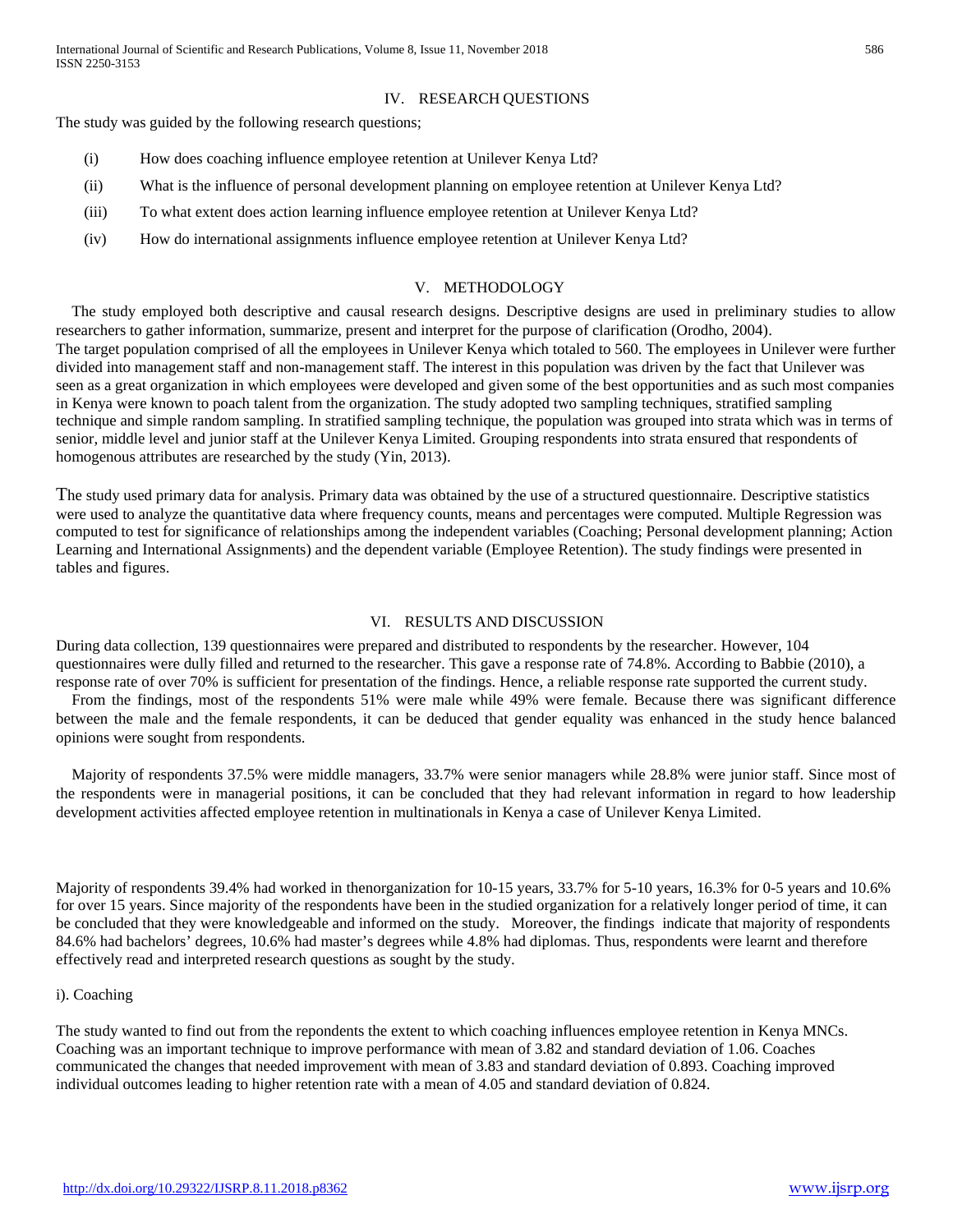International Journal of Scientific and Research Publications, Volume 8, Issue 11, November 2018 587 ISSN 2250-3153

| <b>Table 1. Coaching</b>                                               |      |                 |
|------------------------------------------------------------------------|------|-----------------|
| <b>Statement</b>                                                       | Mean | <b>Std. Dev</b> |
| Coaching is an important technique to improve performance              | 3.82 | 1.06            |
| Coaches communicate the changes that need improvement                  | 3.83 | .893            |
| Coaching improves individual outcomes leading to higher retention rate | 4.05 | .824            |
| Coach networks helps staff gain expertise knowledge                    | 3.64 | .763            |
| Coaching creates role models that leads to retaining staff at Unilever | 3.67 | .743            |

Coaching influenced employee retention to a large extent (76.9%). According to Gormley (2014), executive coaching is valuable in helping leaders make sense of their assessment data, putting together an actionable development plan, implementing the plan and providing support and follow-up assessment of behavioral change

Qualitative analysis was done where recurring themes or patterns were identified. Respondents were requested to indicate some of the benefits they got from coaching. From respondents, respondents said that coaching sharpened their skills, enhanced their personal development and resulted into learning. Majority of the respondents reported that coaching improved their individual performance besides helping them to identify work related challenges and solutions. To some respondents, coaching grew their expertise resulting into retention while at the same time strengthening employer brand.

The study sought further to determine whether respondents would still consider leaving Unilever after undergoing the coaching program. Respondents offered different views but majority of them would not be willing to leave. For some respondents who said they would leave, it was established that this would only be backed by availability of opportunities for growth. Other respondents would consider leaving Unilever only when the company runs out of opportunities to accommodate development. Some other respondents would stills consider leaving Unilever once they were fully satisfied with contribution to company.

## **Table 2. Extent of Influence of Coaching on Employee Retention**

|                 | <b>Frequency</b> | Percentage   |
|-----------------|------------------|--------------|
| Not at all      | 2                | 1.9          |
| Little Extent   | 6                | 5.8          |
| Moderate Extent | 16               | 15.4         |
| Large Extent    | 80               | 76.9         |
| <b>Total</b>    | 104              | <b>100.0</b> |

Qualitative analysis was done where recurring themes or patterns were identified. Respondents were requested to indicate some of the benefits they got from coaching. From respondents, respondents said that coaching sharpened their skills, enhanced their personal development and resulted into learning. Majority of the respondents reported that coaching improved their individual performance besides helping them to identify work related challenges and solutions. To some respondents, coaching grew their expertise resulting into retention while at the same time strengthening employer brand.

#### ii) Personal Development Planning

# **Table 3. Personal Development Planning**

| <b>Statement</b>                                                                        | <b>Mean</b> | <b>Std. Dev</b> |
|-----------------------------------------------------------------------------------------|-------------|-----------------|
| Our personal development planning tool assesses staff competences at Unilever           | 3.82        | .688            |
| The personal development planning is used by staff for decision making                  | 3.67        | .743            |
| Our individual training program reflects personal development planning                  | 3.65        | .952            |
| Our personal development planning serves a motivational factor                          | 3.83        | .371            |
| The personal development planning provide feedback on what interest's staff at Unilever | 3.63        | .474            |
| Personal development of employees plays a big role in motivating them to stay           | 3.67        | .743            |
| Our personal development planning aides in making behavioural changes                   | 3.70        | 1.25            |

Personal Development Planning tool assessed staff' competences at Unilever with mean of 3.82 and standard deviation of 0.688. Personal development planning was used by staff for decision making with mean of 3.67 and standard deviation of 0.743. The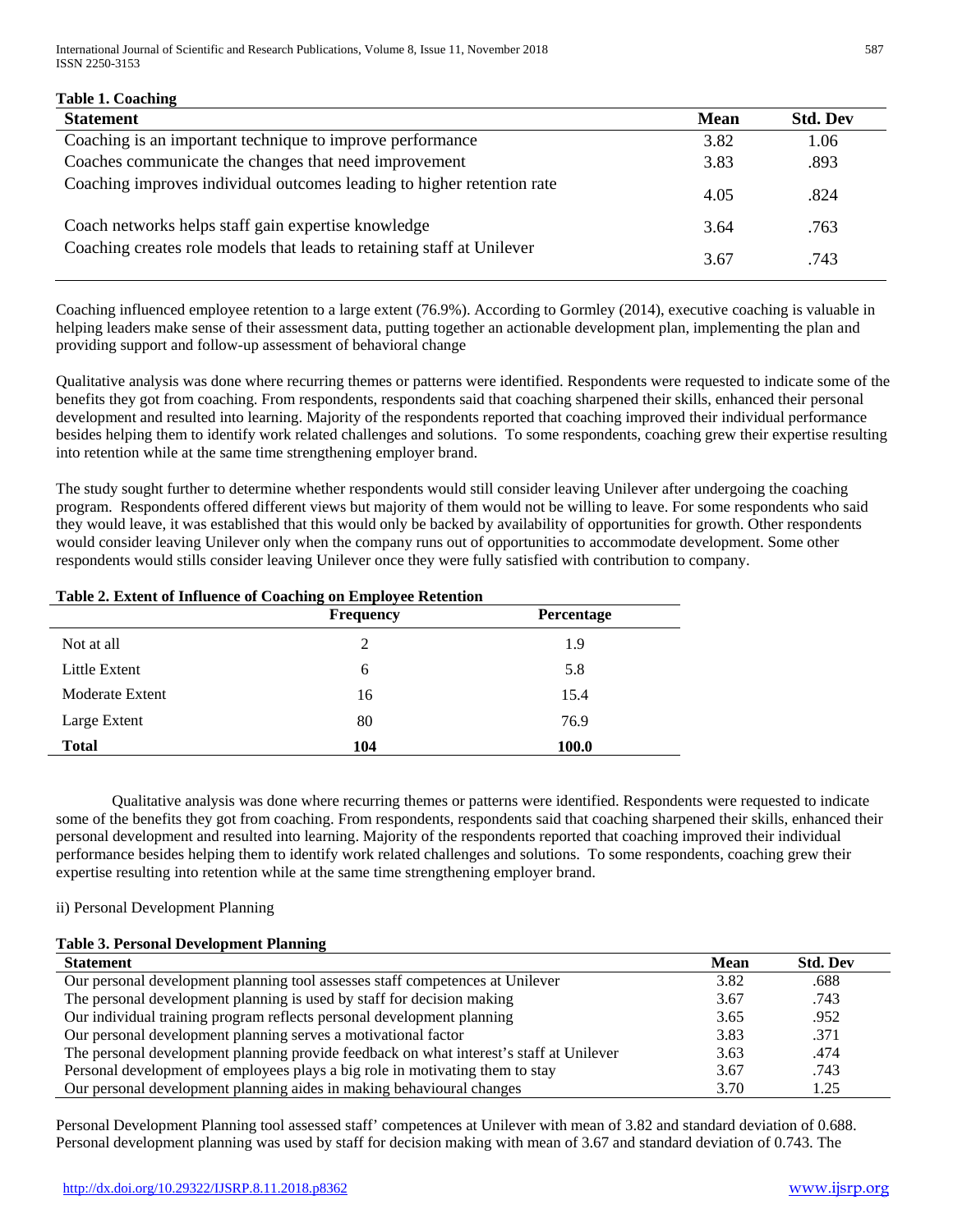individual training program reflected personal development planning with mean of 3.65 and standard deviation of 0.952. The personal development planning served as a motivational factor with a mean of 3.83 and standard deviation of 0.371. The personal development planning provided feedback on what interested staff at Unilever with mean of 3.63 and standard deviation of 0.474. Personal development of employees played a big role in motivating them to stay with mean of 3.67 and standard deviation of 0.743. The personal development planning aided in making behavioral changes with a mean of 3.70 and standard deviation of 1.25.

The study sought to find out the extent which personal development planning affected employee retention.

|  |  |  |  |  | Table 4. Extent of Influence of Personal Development Planning on Employee Retention |
|--|--|--|--|--|-------------------------------------------------------------------------------------|
|--|--|--|--|--|-------------------------------------------------------------------------------------|

|                   | $\overline{\phantom{a}}$<br>Frequency | Percentage |
|-------------------|---------------------------------------|------------|
| Not at all        |                                       | 1.0        |
| Little Extent     | 3                                     | 2.9        |
| Moderate Extent   | 18                                    | 17.3       |
| Large Extent      | 80                                    | 76.9       |
| Very Large Extent | 2                                     | 1.9        |
| <b>Total</b>      | 104                                   | 100.0      |

The findings generally indicate that personal development affected employee retention to a large extent (76.9%). The findings are consisted with those in Table 4.5 where all means were over 3.5 implying that respondents agreed that personal development planning influenced employee retention. Garg (2014) indicated that personal development of employees plays a big role in motivating them to work and achieve organizational goals.

Thematic analysis was done where recurring themes or patterns were identified. The study sought to investigate whether respondents were comfortable with the personal development planning at Unilever, and why they felt so. Most of the respondents were satisfied and therefore comfortable with personal development planning at Unilever on the basis that the framework and career path was clear and flexible to accommodate what they endeavored to achieve. Other respondents however were not comfortable with personal development at Unilever because of the fact that the action outlined in the development plan were not always followed throughout and implemented by both the individual and the company.

iii) Action Learning

# **Table 5 Action Learning**

| <b>Statement</b>                                                                         | Mean | <b>Std. Dev</b> |
|------------------------------------------------------------------------------------------|------|-----------------|
| Through action learning executives of Unilever share their experiences                   | 3.83 | .371            |
| Action learning combines work tasks with learning components is popular at Unilever      | 3.80 | 1.11            |
| At Unilever we work in groups to gain special skills from each other                     | 3.75 | 1.06            |
| Action learning has made staff more sensitivity to others                                | 3.99 | .818            |
| Our intellectual curiosity has been stimulated                                           | 3.86 | .941            |
| Action learning approach helps staff develop competences as they get to leadership roles | 3.83 | .361            |
| The process builds upon each person's independence as they gain experience               | 3.60 | 1.11            |

Through action learning executives of Unilever shared their experiences with mean of 3.83 and standard deviation of 0.371. Action learning combined work tasks with learning components popular at Unilever with mean of 3.80 and standard deviation of 1.11. At Unilever, respondents worked in groups to gain special skills from each other with mean of 3.75 and standard deviation of 1.06. Action learning had made staff more sensitivity to others with mean of 3.99 and standard deviation of 0.818. The intellectual curiosity of respondents had been stimulated with mean of 3.86 and standard deviation of 0.941. Action learning approach helped staff develop competences as they got to leadership roles with mean of 3.83 and standard deviation of 0.361.

The study assessed the extent which action learning affected employee retention at Unilever Kenya Limited.

| Table 6 Extent of Influence of Action Learning on Employee Retention |           |                   |  |
|----------------------------------------------------------------------|-----------|-------------------|--|
|                                                                      | Frequency | <b>Percentage</b> |  |
| Not at all                                                           |           | ΙQ                |  |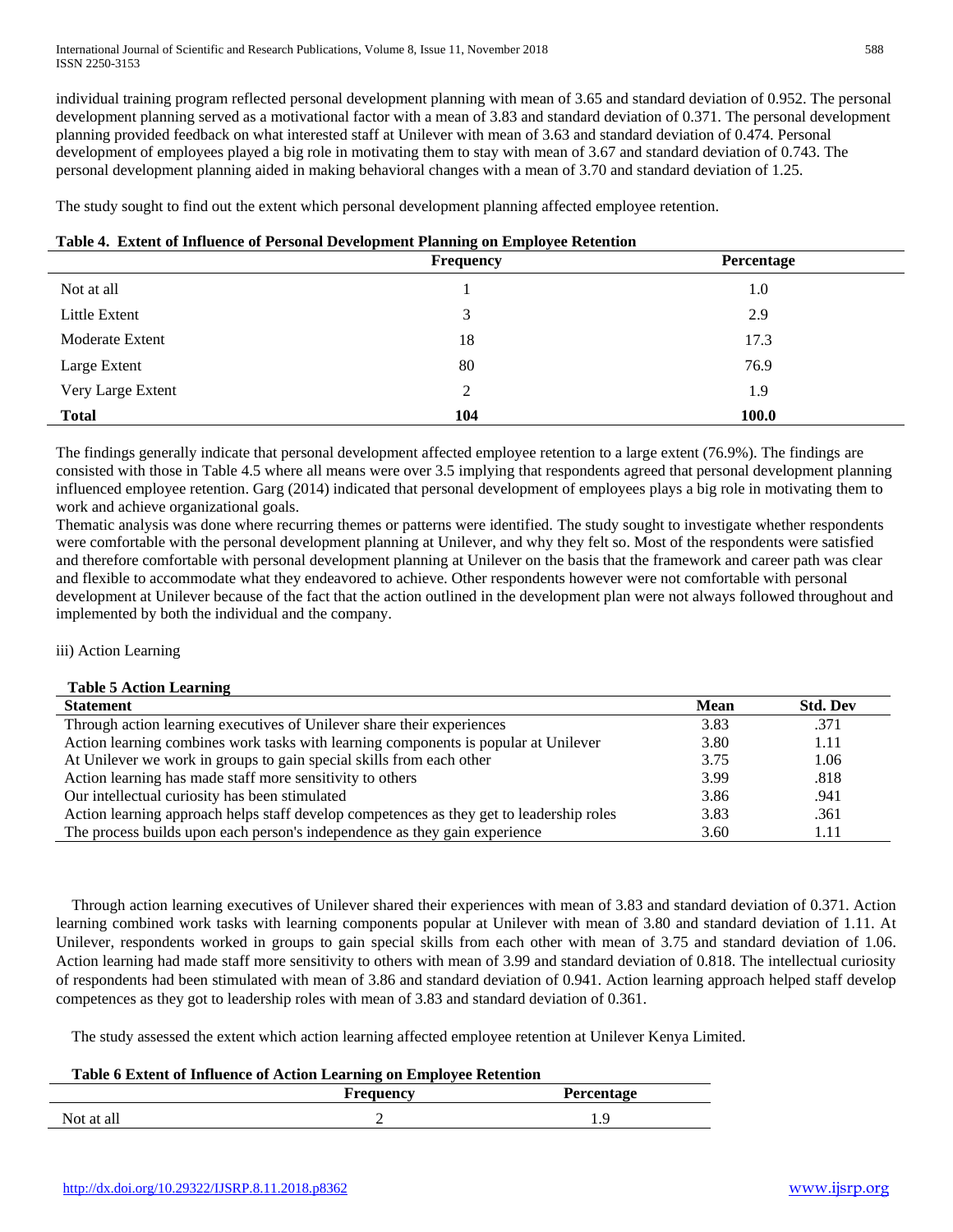International Journal of Scientific and Research Publications, Volume 8, Issue 11, November 2018 589 ISSN 2250-3153

| Little Extent     | 18  | 17.3  |
|-------------------|-----|-------|
| Moderate Extent   |     | 1.0   |
| Large Extent      | 82  | 78.8  |
| Very Large Extent |     | 1.0   |
| <b>Total</b>      | 104 | 100.0 |

Action learning influenced employee retention to a large extent (78.8%). Joel (2016) noted that action learning has quickly emerged as one of the most powerful and effective tools employed by organizations worldwide to develop and build their leaders.

The study investigated the challenges encountered in working as a group so as to bring special skills and competences. From the findings, majority of respondents cited different geographical locations and insufficient commitment from all group members. It was further established that individual priorities overshadowed group responsibilities and this was driven by individual assessment. There were also no group performance management criteria. When it came to teaming up together, the study sought to determine whether everyone shared their individual experiences within the team freely and why. From the findings, most of the respondents agreed suggesting that most group members worked in projects with clear objectives.

#### iv) Internal Assignments

The findings on how international assignments affected employee retention

| <b>Table 7. Internal Assignments</b>                                             |      |                 |
|----------------------------------------------------------------------------------|------|-----------------|
| <b>Statement</b>                                                                 | Mean | <b>Std. Dev</b> |
| International assignments are a means to transferring knowledge at Unilever      | 4.17 | 1.06            |
| International assignments are used by Unilever for leadership development.       | 3.69 | 1.12            |
| The assignments are meant for socialization of both expatriate with local staff  | 4.15 | .693            |
| International assignments help in integrating corporate cultures of staff        | 3.66 | 1.60            |
| Sharing knowledge amongst staff acts a motivation for Unilever employees         | 4.01 | .824            |
| International assignments help in individual career advancement making them stay | 3.76 | 1.38            |
| Employees with international experience are retained at Unilever                 | 3.74 | 1.37            |

The findings suggests that international assignments were a means to transferring knowledge at Unilever with mean of 4.17 and standard deviation of 1.06. International assignments were used by Unilever for leadership development with a mean of 3.69 and standard deviation of 1.12. The assignments were meant for socialization of both expatriate with local staff with mean 4.15 and 0.693. International assignments helped in integrating corporate cultures of staff 3.66 and standard deviation 1.60. Sharing knowledge amongst staff acted a motivation for Unilever employees with a mean of 4.01 and standard deviation of 0.824. International assignments helped in individual career advancement making them stay with mean of 3.76 and standard deviation 1.38. Employees with international experience were retained at Unilever with mean of 3.74 and standard deviation of 1.37.

The findings on the extent which international assignments affected employee retention

| Table 8. Extent of Influence of International Assignments on Employee Retention |                  |                   |  |
|---------------------------------------------------------------------------------|------------------|-------------------|--|
|                                                                                 | <b>Frequency</b> | <b>Percentage</b> |  |
| Not at all                                                                      |                  | 6.7               |  |
| Moderate Extent                                                                 |                  | 2.9               |  |
| Large Extent                                                                    | 81               | 77.9              |  |
| Very Large Extent                                                               | 13               | 12.5              |  |
| <b>Total</b>                                                                    | 104              | 100.0             |  |